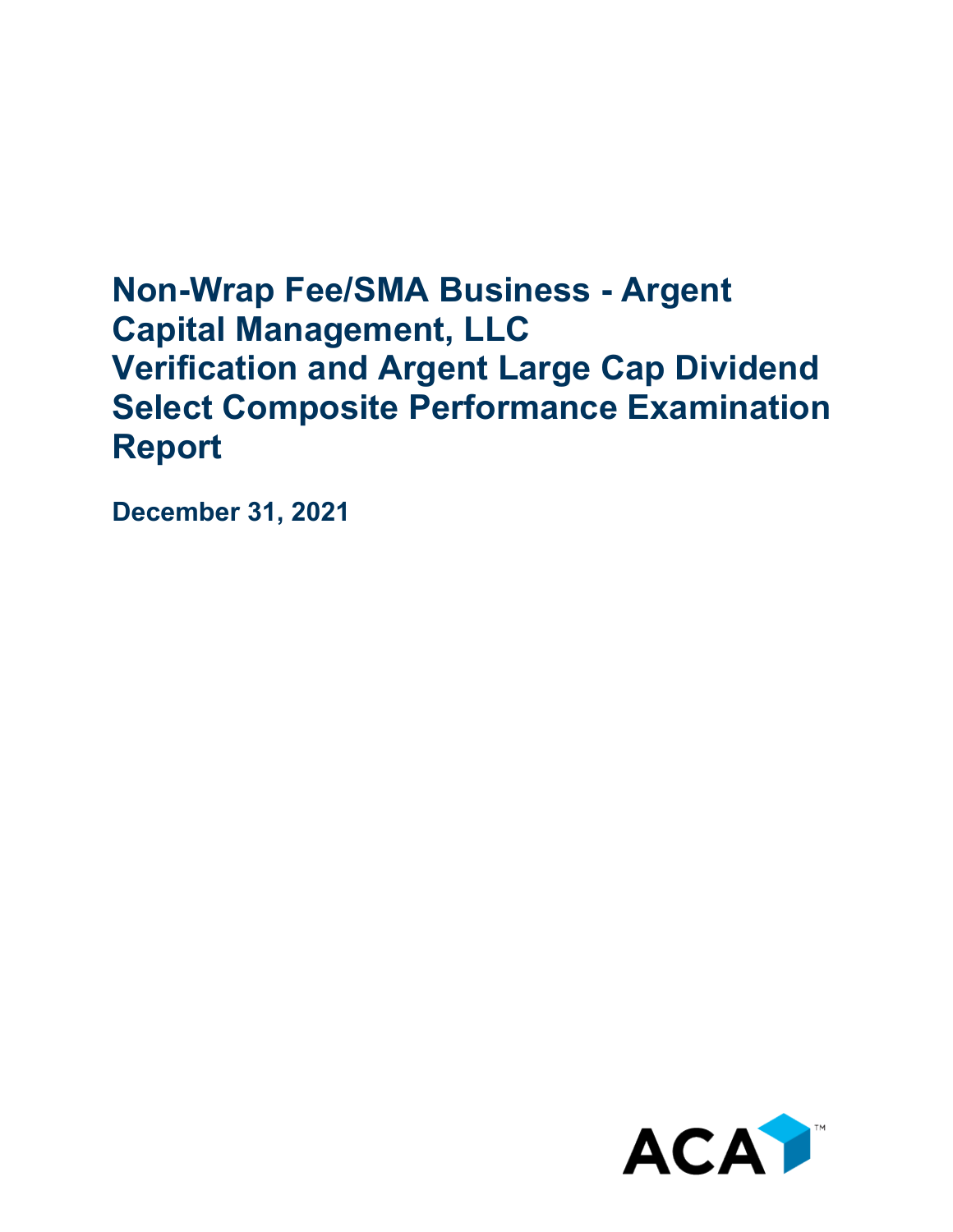

## **Verification and Performance Examination Report**

Chief Compliance Officer Argent Capital Management, LLC

We have verified whether Non-Wrap Fee/SMA Business - Argent Capital Management, LLC (the "Firm") has, for the periods from April 1, 2017 through December 31, 2021, established policies and procedures for complying with the Global Investment Performance Standards (GIPS®) related to composite and pooled fund maintenance and the calculation, presentation, and distribution of performance that are designed in compliance with the GIPS standards, as well as whether these policies and procedures have been implemented on a firm-wide basis. GIPS<sup>®</sup> is a registered trademark of CFA Institute. CFA Institute does not endorse or promote this organization, nor does it warrant the accuracy or quality of the content contained herein. We have also examined the Firm's Argent Large Cap Dividend Select Composite for the periods from January 31, 2005 through December 31, 2021.

The Firm's management is responsible for its claim of compliance with the GIPS standards, the design and implementation of its policies and procedures, and for the accompanying Argent Large Cap Dividend Select Composite's GIPS composite report. Our responsibilities are to be independent from the Firm and to express an opinion based on our verification and performance examination. We conducted this verification and performance examination in accordance with the required verification and performance examination procedures of the GIPS standards, which includes testing performed on a sample basis. We also conducted such other procedures as we considered necessary in the circumstances.

In our opinion, for the periods from April 1, 2017 through December 31, 2021, the Firm's policies and procedures for complying with the GIPS standards related to composite and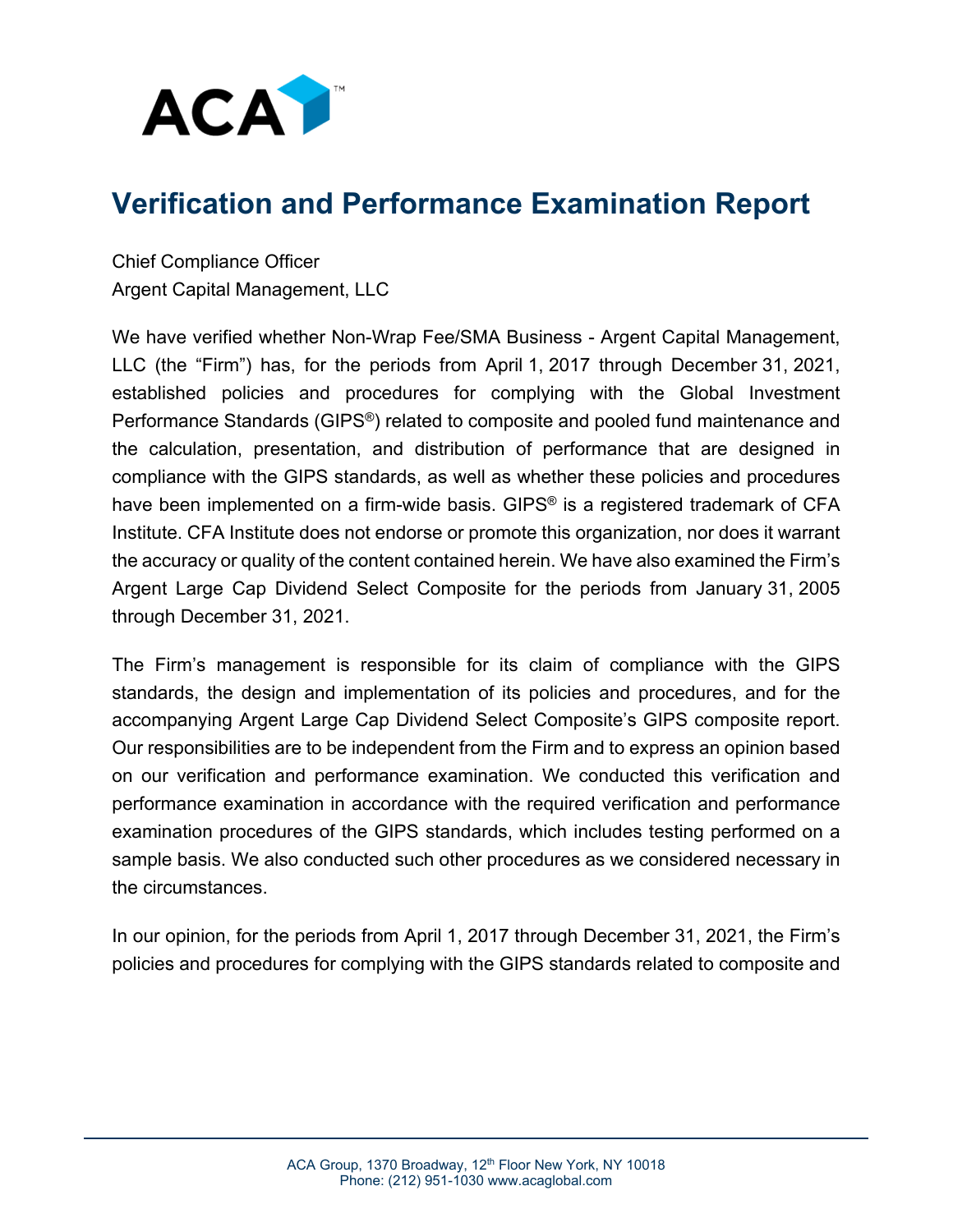

pooled fund maintenance, as well as the calculation, presentation, and distribution of performance, have been, in all material respects:

- Designed in compliance with the GIPS standards, and
- Implemented on a firm-wide basis.

A verification covering the periods from January 1, 2003 through March 31, 2017 was performed by another verification firm, whose report expressed an unqualified opinion thereon.

Also, in our opinion, the Firm has, in all material respects:

- Constructed the Argent Large Cap Dividend Select Composite and calculated the Argent Large Cap Dividend Select Composite's performance for the periods from January 31, 2005 through December 31, 2021 in compliance with the GIPS standards; and
- Prepared and presented the accompanying Argent Large Cap Dividend Select Composite's GIPS composite report for the periods from January 1, 2012 through December 31, 2021 in compliance with the GIPS standards.

This report does not relate to or provide assurance on any specific performance report of the Firm other than the Firm's accompanying Argent Large Cap Dividend Select Composite's GIPS composite report, or on the operating effectiveness of the Firm's controls or policies and procedures for complying with the GIPS standards.

ACA Group

ACA Group, Performance Services Division

June 14, 2022